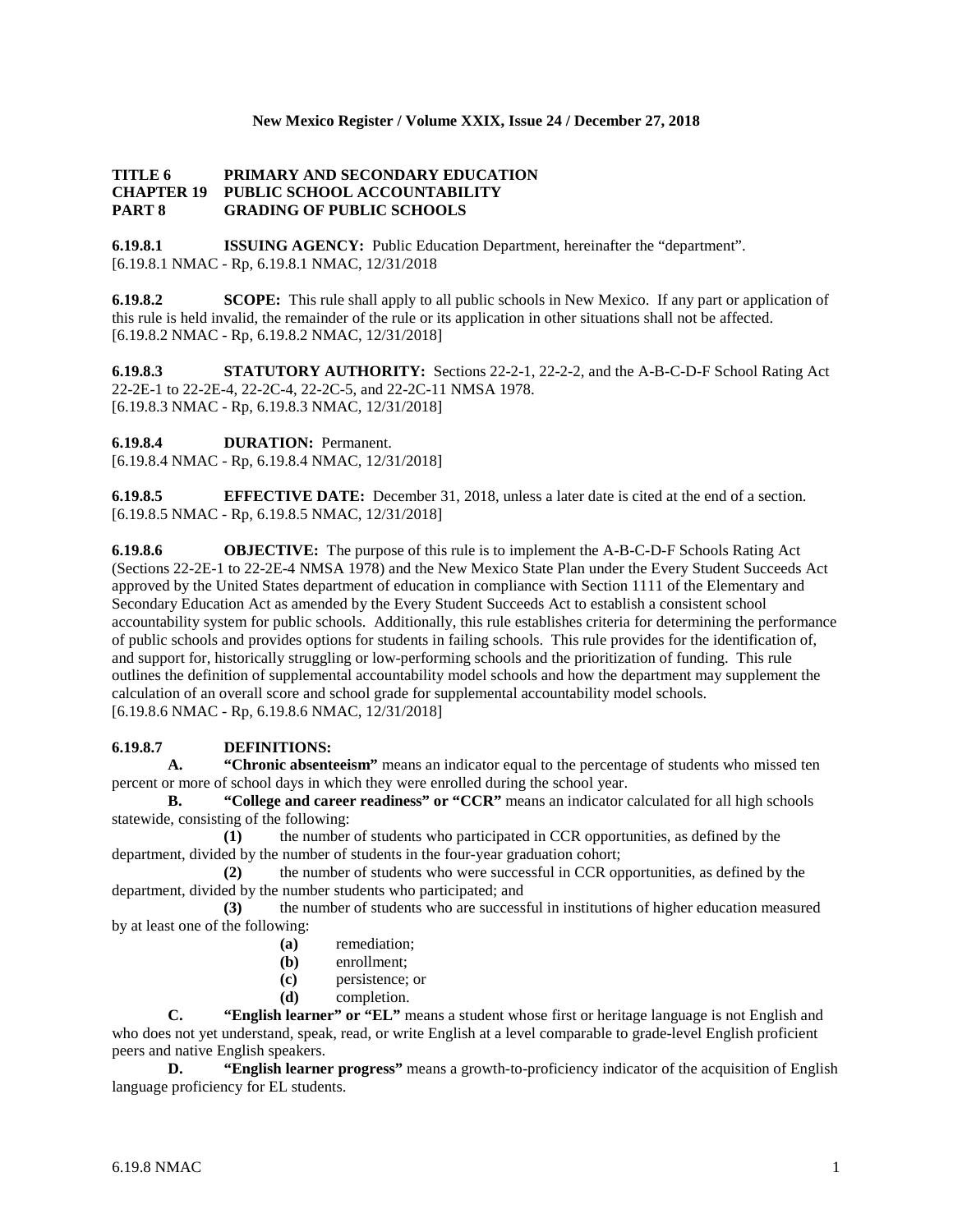**(1)** Each EL has an annual English language growth-to-proficiency target that is based on the student's grade level at identification as an EL and the student's initial English language proficiency level on the department-approved English language proficiency assessment.

**(2)** English language growth-to-proficiency targets are a measure of the extent to which students should be gaining English language proficiency within five years as measured by the department-approved English language proficiency assessment.

**E. "Graduation growth"** means an indicator equal to the annual increase in the four-year cohort graduation rate based on the three most recent years of data.

**F. "Graduation rate"** means an indicator equal to the percentage of students in a cohort who earned a New Mexico diploma of excellence within a specified number of years, with the cohort assigned based upon firsttime entry into ninth grade.

**(1)** Four-year cohort graduation rate means the percentage of students in the four-year cohort who earned a New Mexico diploma of excellence within four years.

**(2)** Five-year cohort graduation rate means the percentage of students in the five-year cohort who earned a New Mexico diploma of excellence within five years.

**(3)** Six-year cohort graduation rate means the percentage of students in the six-year cohort who earned a New Mexico diploma of excellence within six years.

**G. "Index score"** means the score a school earns for each subgroup calculated using the same model as school grades using the indicators described in 6.19.8.8 NMAC that can be disaggregated by each of the following subgroups:

**(1)** economically disadvantaged students;

(2) students from racial and ethnic groups;<br>(3) children with disabilities: and

- **(3)** children with disabilities; and
- **(4)** English learners.

**H. "Local education agency" or "LEA"** means a school district or a state-authorized charter school.

**I. "Proficiency"** means a student's score of proficient or above as defined by the department on the New Mexico statewide assessment.

**J. "Quartile" or "Q"** means the student's quartile status for school grading when calculating the following indicators:

**(1)** Q1 means the lowest-performing quartile of students, based on previous years' performance on the statewide assessment;

**(2)** Q2 means the second-lowest-performing quartile of students, based on previous years' performance on the statewide assessment;

**(3)** Q3 means the second-highest-performing quartile of students, based on previous years' performance on the statewide assessment; and

**(4)** Q4 means the highest-performing quartile of students, based on previous years' performance on the statewide assessment.

**K. "School survey"** means an indicator of student and family engagement, educator collaboration and engagement, and other critical components for quality schools as measured by a survey addressing the following domains:

- **(1)** school climate;
- **(2)** rigorous expectations;
- (3) student-teacher relationships;<br>(4) belonging; and
- **(4)** belonging; and
- **(5)** safety.

**L. "Statewide assessment"** means the collection of instruments administered annually that assess student academic performance and students' progress toward meeting New Mexico content standards in kindergarten through grade 12.

**M. "Student growth"** means an indicator of the extent to which students are increasing their mastery of state content standards as measured by the New Mexico statewide assessment in kindergarten and grades one through 12.

**N. "Student proficiency"** means an indicator equal to the percentage of students who were proficient or above in the current reporting year.

**O. "Student STEM readiness"** means an indicator of student proficiency on the statewide assessment for science.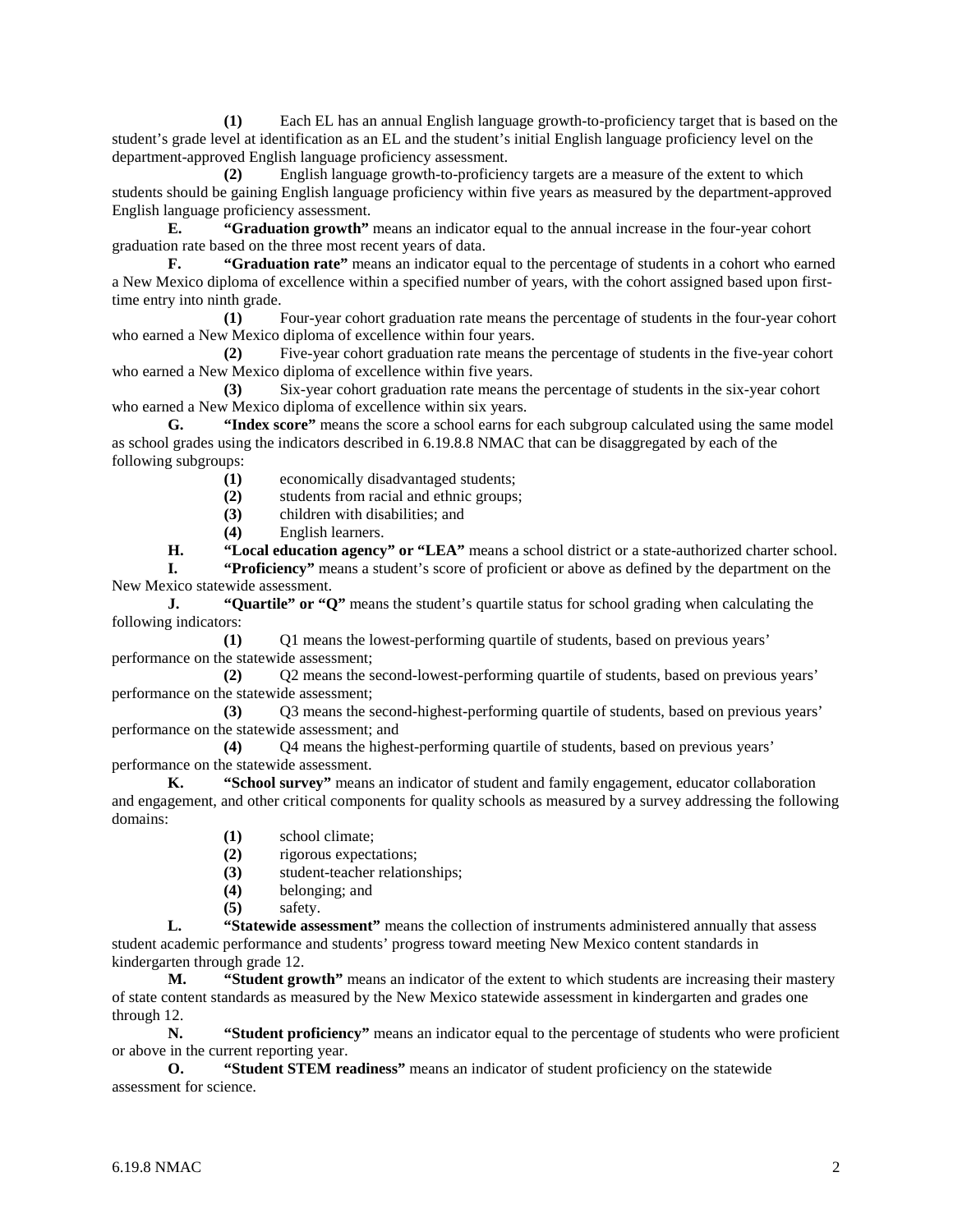**P. "Supplemental accountability model school" or "SAM school"** means any public school in which, based on the fortieth day reporting, thirty percent or more of the student population is:

- **(1)** age 19 or older;
- **(2)** non-gifted students who qualify for level C or level D special education; or
- **(3)** pregnant or parenting teens.

[6.19.8.7 NMAC - Rp, 6.19.8.7 NMAC, 12/31/2018]

## **6.19.8.8 REQUIREMENTS:**

**A.** Public schools shall earn a letter grade of either A, B, C, D, or F annually pursuant to Sections 22- 2E-1 to 22-2E-4 NMSA 1978, A-B-C-D-F Schools Rating Act.

**B.** Elementary and middle schools shall earn grades based on the following indicators:

**(1)** student proficiency in English language arts and mathematics, as determined by New Mexico's statewide assessment;

- **(2)** student STEM readiness;
	- **(3)** student growth;
	- **(4)** chronic absenteeism;
	- **(5)** school survey; and
	- **(6)** English learner progress.
- **C.** High schools shall earn grades based on the following indicators:

**(1)** student proficiency in English language arts and mathematics, as determined by New

Mexico's statewide assessment;

- **(2)** student STEM readiness;
- **(3)** student growth;
- **(4)** chronic absenteeism;
- **(5)** school survey;
- **(6)** college and career readiness;
- **(7)** graduation rate; and
- **(8)** English learner progress.
- **D.** The department shall annually publish disaggregated school grading data on its website.

**E.** Pursuant to Section 22-2E-4 NMSA 1978 and any applicable federal law, the parent of a student enrolled in a public school rated F for two of the last four years has the right to transfer the student in the same grade to any public school in the state not rated F or the right to have the student continue schooling by means of distance learning offered through the statewide or a local cyber academy. The school district or charter school in which the student was enrolled is responsible for the cost of distance learning. Enrollment policies shall align with the requirements outlined in Section 22-1-4 NMSA 1978 and applicable state charter law and shall prioritize the lowest achieving, low income students, as determined by the school district or charter school.

**F.** The transfer of any student pursuant to the A-B-C-D-F Schools Rating Act, Section 22-2E-2 NMSA 1978 shall be conducted pursuant to the open enrollment provisions of Section 22-1-4 NMSA 1978, provided that no school district or charter school shall adopt enrollment policies that exclude the enrollment of a student from a school rated F for two of the last four school years, and provided further that students seeking to enroll in a charter school must participate in that school's lottery unless the school has not exceeded its enrollment limit. The enrollment procedures set forth in Section 22-8B-4.1 NMSA 1978 shall apply. The sending school district, excluding state-authorized charter schools, shall be responsible for the transportation and transportation cost of a student who transfers to another school within the same district even if that school is outside of the student's attendance zone.

[6.19.8.8 NMAC - Rp, 6.19.8.8 NMAC, 12/31/2018]

# **6.19.8.9 DETERMINATION OF A SCHOOL'S GRADE:**<br>**A.** Elementary and middle schools can earn up to a max

**A.** Elementary and middle schools can earn up to a maximum of 100 points as follows:

**(1)** 33 points for student proficiency in English language arts and mathematics as determined by New Mexico's statewide assessment;

- **(2)** five points for student STEM readiness;
- **(3)** 42 points for student growth, as calculated in the following manner:
	- **(a)** five points for Q4;
	- **(b)** 12 points for Q2 and Q3; and
	- **(c)** 25 points for Q1;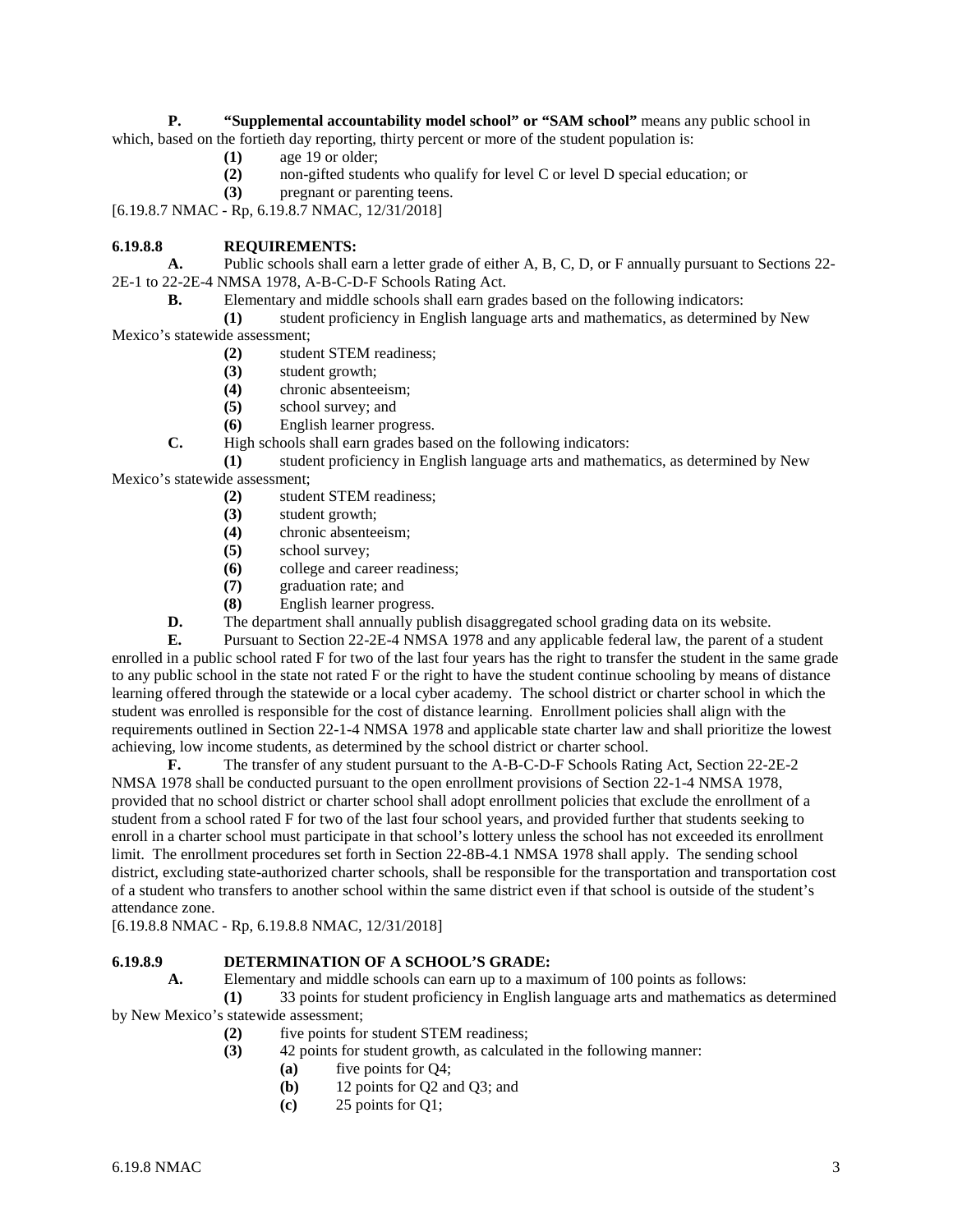- (4) five points for chronic absenteeism;<br>(5) five points for school survey; and
- five points for school survey; and
- **(6)** 10 points for English learner progress.
- **B.** High schools can earn up to a maximum of 100 points as follows:

**(1)** 25 points for student proficiency in English language arts and mathematics, as

determined by New Mexico's statewide assessment;

- **(2)** five points for student STEM readiness;
- **(3)** 30 points for student growth, calculated in the following manner:
	- **(a)** five points for Q4
	- **(b)** 10 points for Q2 and Q3; and
	- **(c)** 15 points for Q1;
- **(4)** five points for chronic absenteeism;
- **(5)** five points for school survey;

**(6)** 12 points for college and career readiness, with the greatest weight assigned to the percentage of successful students as outlined in Paragraph (2) of Subsection B of 6.19.8.7 NMAC.

**(7)** 13 points for graduation rate, calculated in the following manner:

- **(a)** six points for the four-year rate;
- **(b)** two points for the five-year rate;
- **(c)** one point for the six-year rate; and
- **(d)** four points for growth in the four-year rate; and
- **(8)** five points for English learner progress.

**C.** All enrolled students in eligible grades and courses, as determined by the department, must be assessed with the appropriate state assessment, including the state-approved alternate assessment when applicable. The requirement for participation in the statewide assessment is ninety-five percent of all eligible students. Schools that fail to meet the minimum of ninety-five percent in either English language arts or mathematics shall have their letter grade reduced by one letter.

[6.19.8.9 NMAC - Rp, 6.19.8.9 NMAC, 12/31/2018]

# **6.19.8.10 PRIORITIZATION OF RESOURCES:**

**A.** As part of the annual budget approval process pursuant to Section 22-8-11 NMSA 1978, on or before July 1 of each year, the department shall ensure that a local school board or governing body of a charter school is prioritizing resources of public schools identified pursuant to 6.19.8.11 NMAC.

**B.** Expenditures for instruction, student support services, instructional support services, and compensation and benefits for school principals designated as the 1000, 2100, 2200, and 2400 functions, respectively, in fund 11000 of the department's chart of accounts for expenditures shall be reported by the department every two years and posted on the department website. Published reports shall include the school grade earned for the three most recent years.

[6.19.8.10 NMAC - Rp, 6.19.8.10 NMAC, 12/31/2018]

**6.19.8.11 SCHOOL IDENTIFICATION AND INTERVENTIONS:** The department shall identify schools for comprehensive support and improvement (CSI), targeted support and improvement (TSI), and more rigorous interventions (MRI).

**A. CSI identification.** A school shall be identified as a CSI school if the school:

**(1)** is in the lowest performing five percent of Title I schools in New Mexico as identified by the overall score earned on the school grading report card as defined in 6.19.8.9 NMAC;

**(2)** has a four-year graduation rate less than or equal to 66 and two-thirds percent for two of the past three years; or

**(3)** is a Title I school that was previously identified for TSI due to low performing student subgroups that has not demonstrated sufficient improvement after three years in that status by meeting the exit criteria.

**B. CSI exit criteria.** CSI status has a three-year implementation timeline. An identified CSI school is expected to exit CSI status within three years of being identified. Exiting CSI status shall occur under the following conditions:

**(1)** for schools identified for being among the bottom five percent of Title I schools: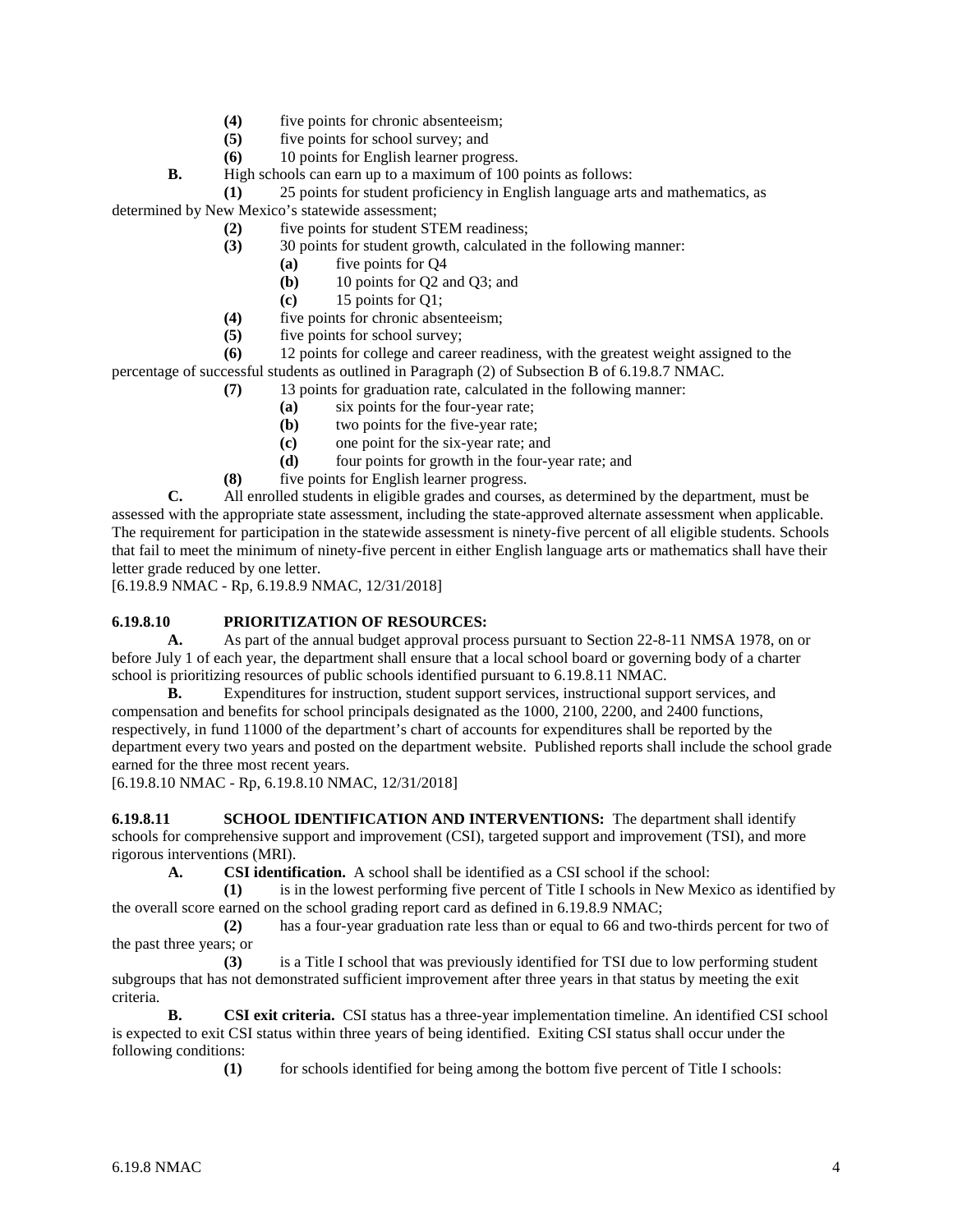**(a)** improving the school grading overall score so that it is above the same overall score used to identify the lowest-performing five percent of Title I schools as described in Paragraph (1) of Subsection A of 6.19.8.11 NMAC; or

**(b)** by earning a grade of "C" or better;

**(2)** for high schools identified due to low graduation rates, the school must improve their four-year graduation rate to be above 66 and two-thirds percent; or

**(3)** for Title I schools previously identified as TSI schools with low-performing subgroups, the school must improve the index scores of all low-performing subgroups so the index scores for all subgroups are above the same score used to identify schools with low-performing subgroups as described in Subsection C of 6.19.8.11 NMAC.

**C. TSI identification.** A school shall be identified as a TSI school if one or more subgroups have an index score at or below the performance of all students at any of the lowest-performing five percent of Title I schools as defined in Paragraph (1) of Subsection A of 6.19.8.11 NMAC.

**D. TSI exit criteria.** Schools with one or more low-performing subgroups shall exit TSI status at any time when the school improves the index scores of all low-performing subgroups so the index scores for all subgroups are above the same score used to identify schools with low-performing subgroups as described in Subsection C of 6.19.8.11 NMAC.

**E. MRI identification.** A school shall be identified as an MRI school under one of the following conditions:

**(1)** the school has not exited CSI status in three years after identification; or

**(2)** the school has earned five or more consecutive school grades of F.

**F. MRI plans.** Once identified as an MRI school, LEAs shall be required to identify and submit a plan falling under one of the following categories:

- **(1)** closure;
- **(2)** restart;

**(3)** champion and provide choice: champion a range of choices in an open system that focuses on new approaches to learning, one that keeps individual students at the center of accessing options that best support their learning path. There shall be clear evidence that choice has been championed for the affected students; and

- **(4)** significantly restructure and redesign:
	- **(a)** The school shall change the vision and systems at a school by:
		- **(i)** extending instructional time;

**(ii)** significantly changing staffing to include only educators earning highly

effective ratings and above; and

**(iii)** adopting state-selected curriculum approaches.

**(b)** The school may implement personalized learning models for all students.

**(5)** The department shall provide additional guidance on the categories outlined in

Paragraphs (1) through (4) of Subsection F of 6.19.8.11 NMAC.

**G. MRI plan approval.** If the district refuses to identify and obtain department approval for a more rigorous intervention in which to participate, the department will select the intervention for the school. The department reserves the right to approve or deny any MRI plan chosen and developed by an LEA.

**H. MRI exit criteria.** An identified MRI school shall exit in compliance with its approved plan if:

(1) the school has earned a "C" or better for three years; or <br>
(2) the school has improved its school grading overall score

**(2)** the school has improved its school grading overall score such that it is above the same overall score used to identify the lowest-performing five percent of Title I schools as described in Paragraph (1) of Subsection A of 6.19.8.11 NMAC for three years.

[6.19.8.11 NMAC - Rp, 6.19.8.11 NMAC, 12/31/2018]

# **6.19.8.12 SUPPLEMENTAL ACCOUNTABILITY MODEL:**

**A.** The department may supplement the calculation of an overall score and school grade as described in 6.19.8.9 NMAC only for supplemental accountability model schools in one or more ways, as determined by the department and outlined in Subsections B, C, and D of 6.19.8.12 NMAC.

**B.** The department may include the rate of senior completion, which consists of students who are not members of the four-year graduation cohort, when calculating the number of points earned for the four-year cohort graduation rate described in Subparagraph (a) of Paragraph (7) of Subsection B of 6.19.8.9 NMAC;